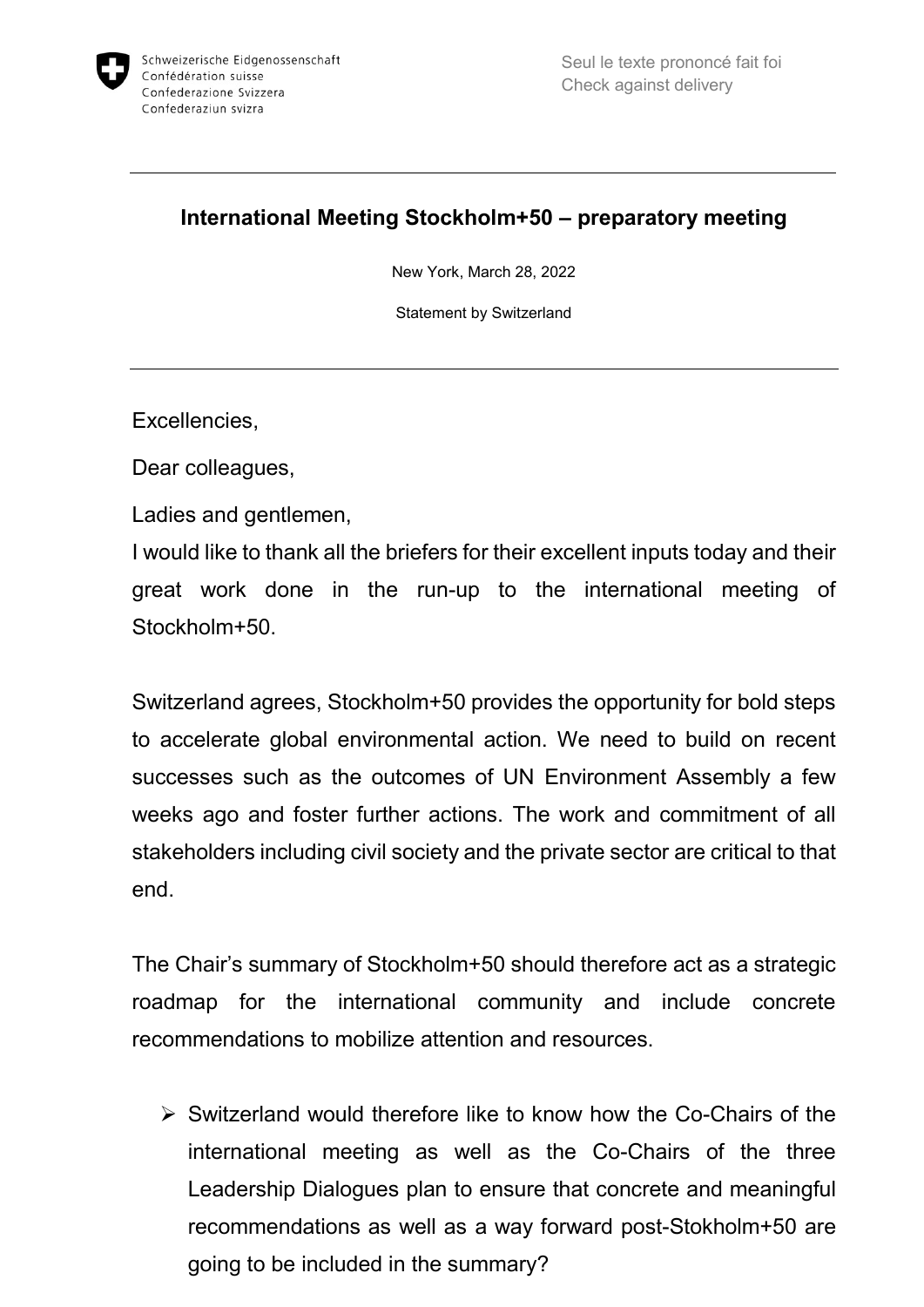$\triangleright$  In the same spirit, Switzerland believes that we should strive for an active participation on Ministerial level building on past good practices. What type of formats of ministerial engagement are foreseen for the Leadership Dialogues to ensure high-level participation, beyond the plenary format?

Finally, Switzerland would like to name eight key issues which we believe should be addressed by the three Leadership Dialogues of Stockholm+50:

- **1. First, strengthening global environmental governance** remains a challenge and despite progress, there is a need to improve the effectiveness and efficiency of the environmental regime.
- **2. Second, we need to step up our efforts to ensure a more sustainable consumption and production,** notably through the 10- Year Framework of Programmes on Sustainable Consumption and Production Patterns.
- **3. Third**, there is an **urgent need to transform food systems towards more sustainability,** and to link the environmental agendas holistically to food consumption and food production.
- **4. Fourth**, to address the three planetary crises, we need more action on **Fossil Fuels Subsidies Reform.**
- **5. Fifth, we need to look at emerging issues and risks** such as Climate-Altering Technologies and Measures that need to be addressed swiftly and effectively. .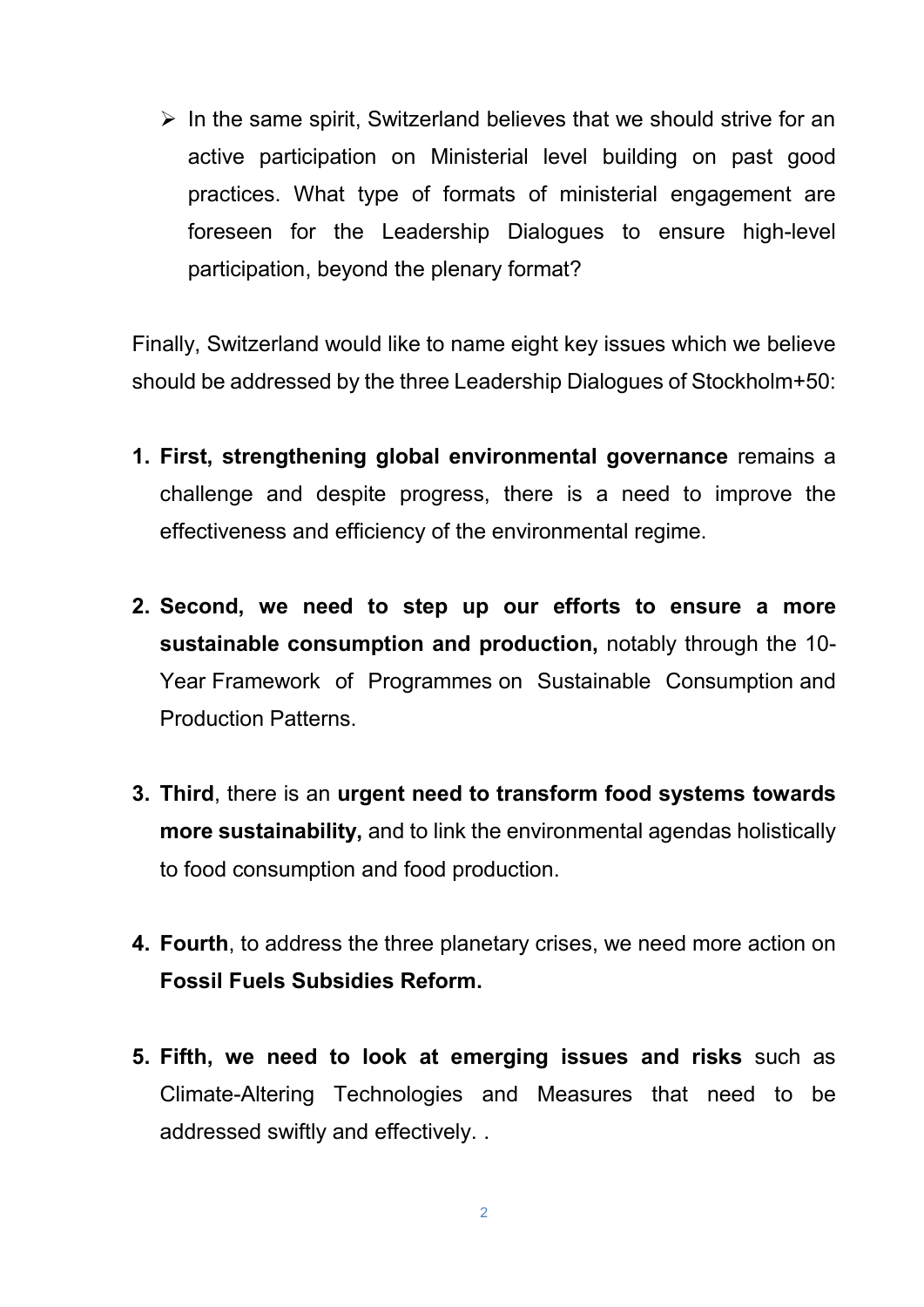- **6. Sixth, on the issue of pollution we need to strengthen our commitments** towards a pollution-free planet and ensuring the human right to a clean, healthy and sustainable environment taking into account recent significant developments in Geneva.
- **7. Seventh, digital transformation and environmental data**: Science, policy and action is the trilogy that allows us to protect the environment, in line with the SDGs. The World Environment Situation Room launched this month will be a critical tool in that regard.

## **8. Eighth, address the trade and environmental sustainability nexus.**

A more detailed version of this statement will be transmitted in writing by my delegation.

I thank you very much for your attention and for taking our inputs into consideration.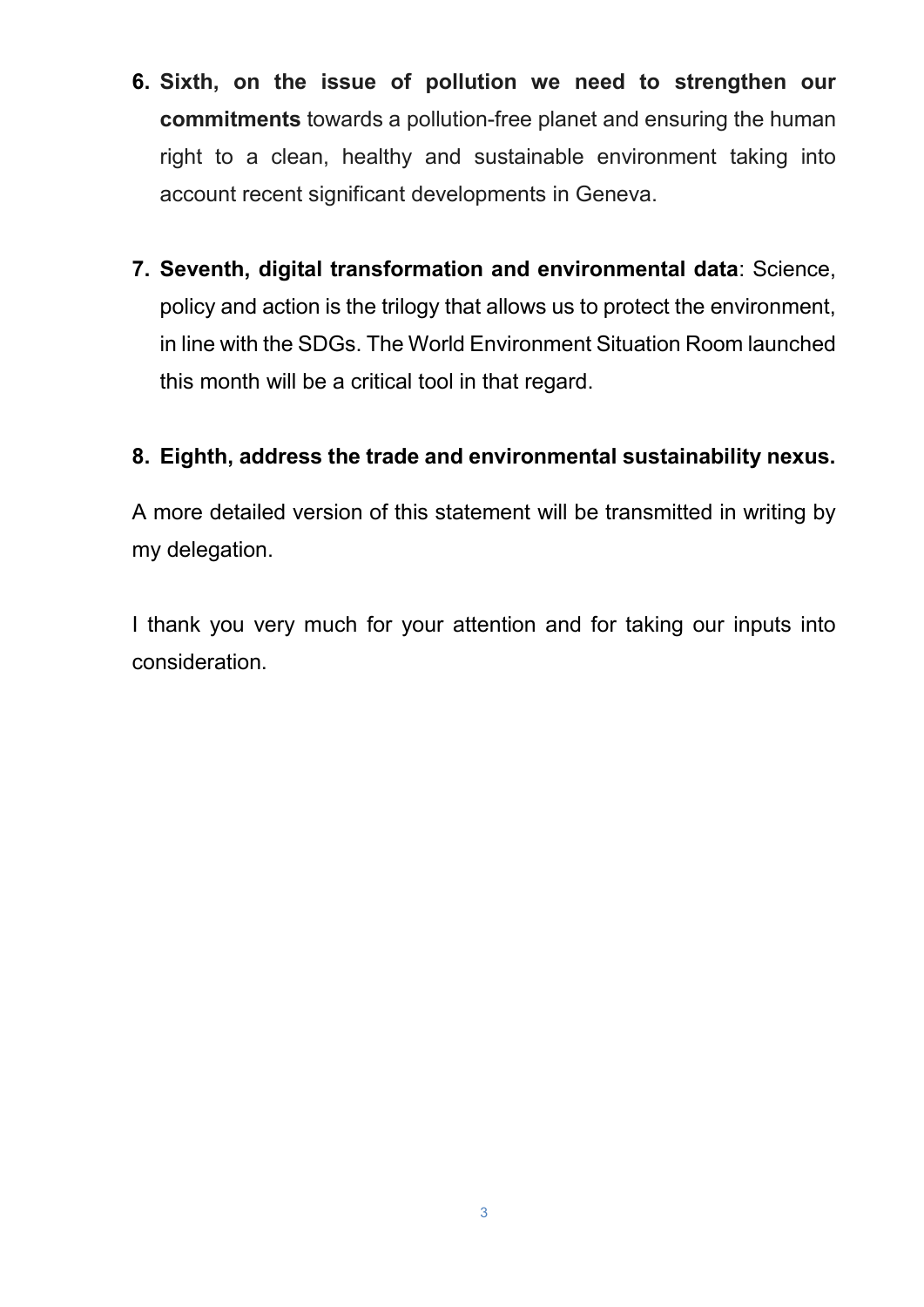## **International Meeting Stockholm+50 – preparatory meeting**

New York, March 28, 2022

Switzerland's Full Input

- Stockholm+50 provides the opportunity for bold steps to accelerate global environmental action. The triple planetary crisis requires urgent and concrete collective actions. We need to do more and better. A few weeks ago at the UN Environment Assembly (UNEA 5.2) – States have been able to come together to agree on key issues on a range of subjects such as Nature-Based Solution, mineral resources and a "Science-Policy Panel on chemicals and waste and to prevent pollution". A historic decision to address plastic pollution through an international treaty was also taken.
- We need to build on these successful outcomes in order to create synergies and foster further actions. The work and commitment of all stakeholders including civil society and the private sector were critical to that end.
- The Chair's summary should therefore act as a strategic roadmap for the international community and include concrete recommendations to mobilize attention and resources to tackle the very many challenges.
	- $\triangleright$  Switzerland would be keen to know what is the process envisaged to ensure we can have concrete and meaningful recommendations as well as a path forward post-Stokholm+50?
	- $\triangleright$  In the same spirit, Switzerland believes that we should strive for an active participation from Ministers building on past good practices (such as in the World Economic Forum or in the context of Global Multilateral Environmental Agreements MEAs). What is foreseen to ensure we can really benefit from ministerial engagement and avoid having only plenary session format?
- Switzerland would like to share some issues that we believe should be addressed at Stockholm+50, notably in the context of the leadership dialogues, with a view to elaborate concrete recommendations, including on next steps.
	- **1. Strengthening global environmental governance** remains a challenge and despite progress, there is a need to improve the effectiveness and efficiency of the environmental regime. We notably need to:
	- **-** Increase coherence and synergies among the different actors, including with the MEAs is key.
	- **-** Highlight the visibility and commitment to international environmental issues. For that reason, Switzerland had initiated the publication by UNEP of a compilation of internationally agreed environmental goals. Such a compilation should be updated and Stokholm+50 could provide a platform to do so.
	- **-** Ensure UNEP can act as the global authority that sets the global environmental agenda and promotes the coherent implementation of the environmental dimension of SDGs. To achieve this it needs to have adequate financial resources and Member States should contribute to the Global Environmental Form through "fair share" contributions.